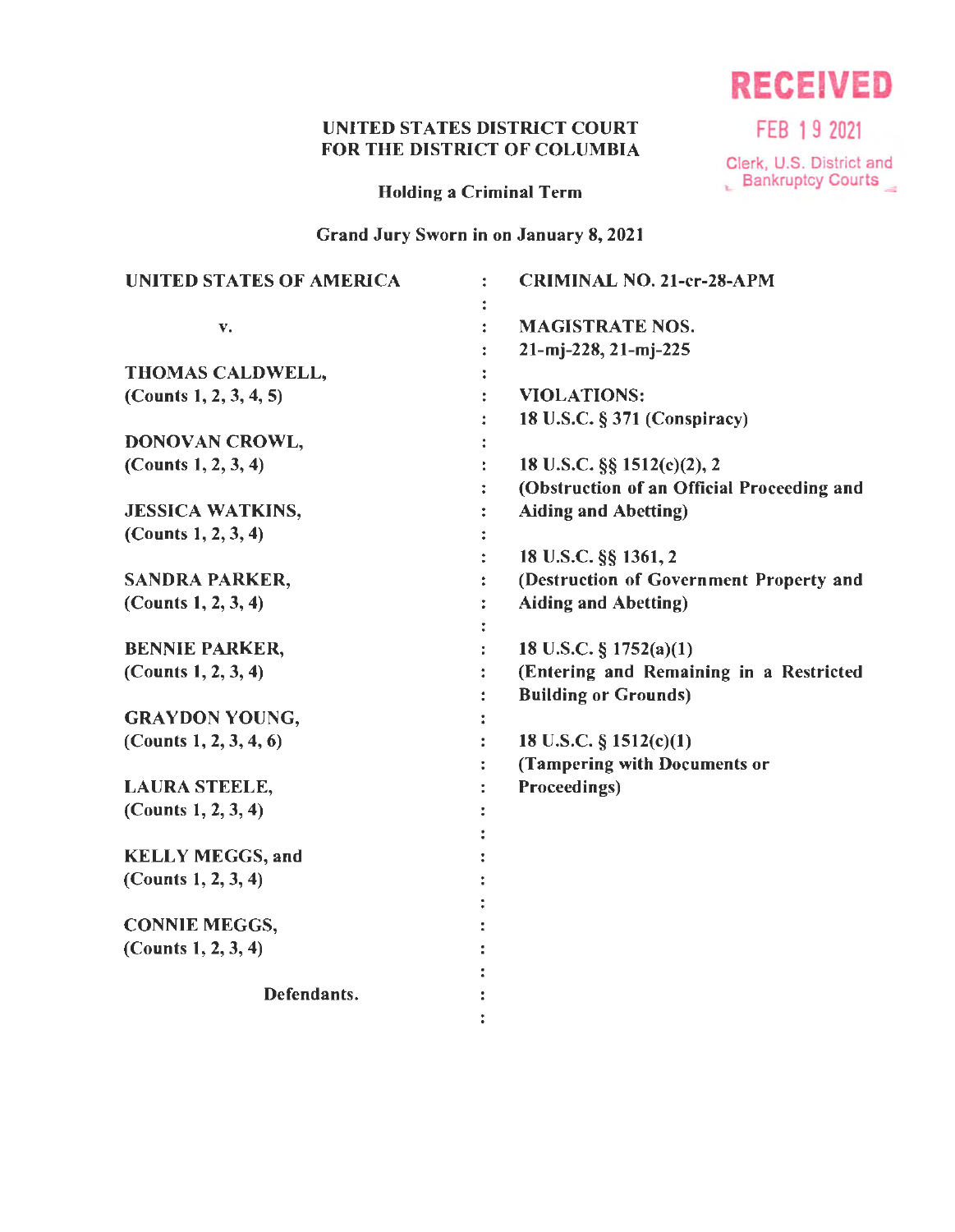#### **FIRST SUPERSEDING INDICTMENT**

The Grand Jury charges that, at all times material to this Indictment, on or about the dates stated below:

## **Introduction**

#### *The 2020 United States Presidential Election and the Official Proceeding on January 6, 2021*

l. The 2020 United States Presidential Election occurred on November 3, 2020.

2. The United States Electoral College ("Electoral College") is a group required by the Constitution to form every four years for the sole purpose of electing the president and vice president, with each state appointing its own electors in a number equal to the size ofthat state's Congressional delegation.

3. On December 14, 2020, the presidential electors of the Electoral College met in the state capital of each state and in the District of Columbia and formalized the result of the 2020 U.S. Presidential Election: Joseph R. Biden Jr. and Kamala D. Harris were declared to have won sufficient votes to be elected the next president and vice president of the United States.

4. On January 6, 2021, a Joint Session of the United States House of Representatives and the United States Senate ("the Joint Session") convened in the United States Capitol ("the Capitol") building to certify the vote of the Electoral College of the 2020 U.S. Presidential Election ("the Electoral College vote").

#### *The Attack at the U.S. Capitol on January 6, 2021*

5. The Capitol is secured 24 hours a day by United States Capitol Police ("Capitol Police"). The Capitol Police maintain permanent and temporary barriers to restrict access to the Capitol exterior, and only authorized individuals with appropriate identification are allowed inside the Capitol building.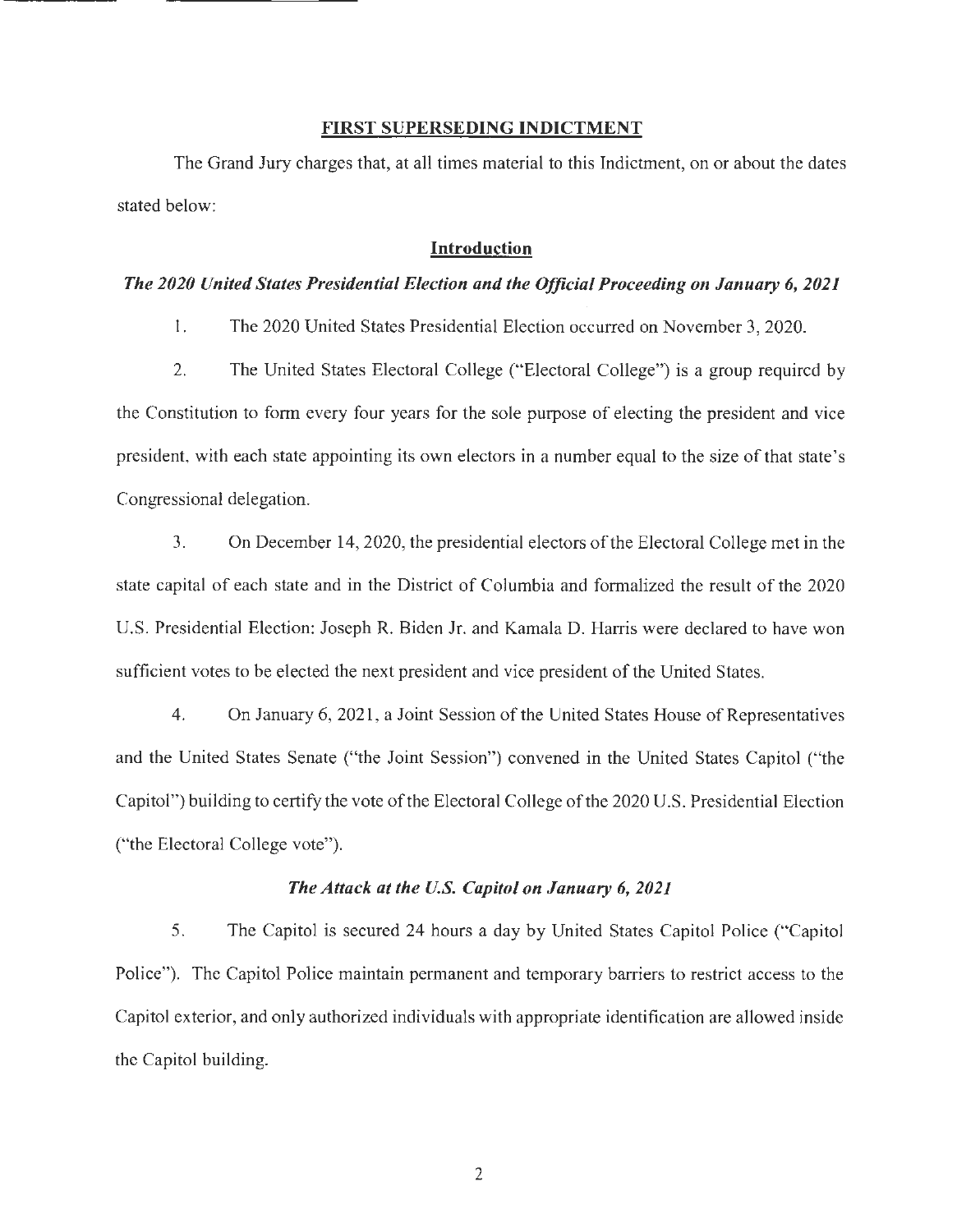6. On January 6, 2021, at approximately 1:00 p.m., the Joint Session convened in the Capitol building to certify the Electoral College vote. Vice President Michael R. Pence, in his constitutional duty as President of the Senate, presided over the Joint Session.

7. A large crowd began to gather outside the Capitol perimeter as the Joint Session got underway. Crowd members eventually forced their way through, up, and over Capitol Police barricades and advanced to the building's exterior fa9ade. Capitol Police officers attempted to maintain order and stop the crowd from entering the Capitol building, to which the doors and windows were locked or otherwise secured. Nonetheless, shortly after 2:00 p.m., crowd members forced entry into the Capitol building by breaking windows, ramming open doors, and assaulting Capitol Police officers. Other crowd members encouraged and otherwise assisted the forced entry. The crowd was not lawfully authorized to enter or remain inside the Capitol, and no crowd member submitted to security screenings or weapons checks by Capitol Police or other security officials.

8. Shortly thereafter, at approximately 2:20 p.m., members of the House and Senate (including Vice President Pence)—who had withdrawn to separate chambers to resolve an objection- were evacuated from their respective chambers. The Joint Session was halted while Capitol Police and other law-enforcement officers worked to restore order and clear the Capitol of the unlawful occupants.

9. Later that night, law enforcement regained control of the Capitol. At approximately 8:00 p.m., the Joint Session reconvened, presided over by Vice President Pence, who had remained hidden within the Capitol building throughout these events.

10. In the course of these events, approximately 81 members of the Capitol Police and 58 members of the Metropolitan Police Department were assaulted. The Capitol suffered millions of dollars in damage- including broken windows and doors, graffiti, and residue from pepper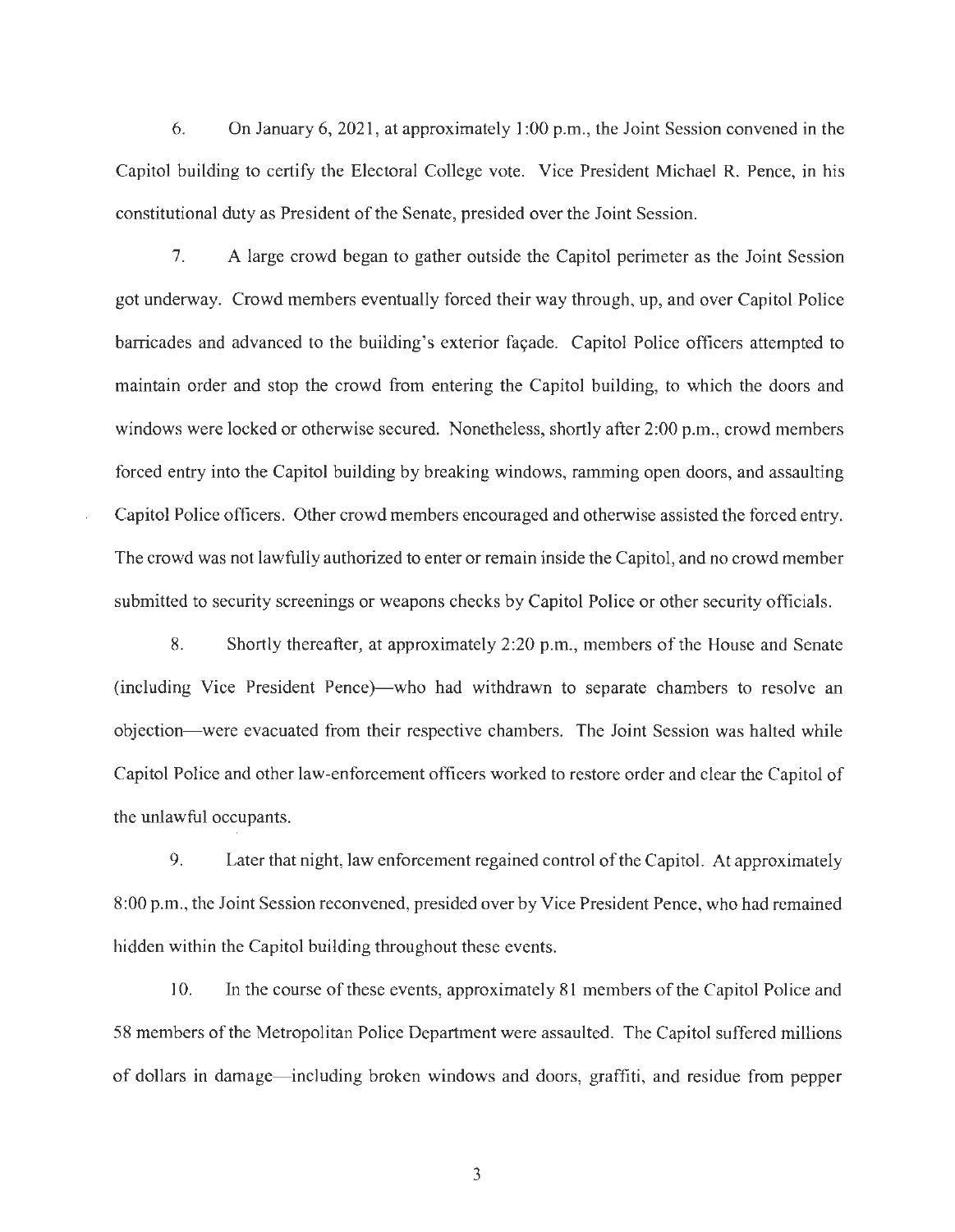spray, tear gas, and fire extinguishers deployed both by crowd members who stormed the Capitol and by Capitol Police officers trying to restore order. Additionally, many media members were assaulted and had cameras and other news-gathering equipment destroyed.

#### *The Oath Keepers Militia*

11. Law enforcement and news-media organizations observed that members of an organization known as the Oath Keepers were among the individuals and groups who forcibly entered the Capitol on January 6, 2021. The Oath Keepers are a large but loosely organized collection ofindividuals, some of whom are associated with militias. Some members of the Oath Keepers believe that the federal government has been coopted by a cabal of elites actively trying to strip American citizens of their rights. Though the Oath Keepers will accept anyone as members, they explicitly focus on recruiting current and former military, law enforcement, and first-responder personnel. The organization's name alludes to the oath sworn by members of the military and police to defend the Constitution "from all enemies, foreign and domestic." The Oath Keepers are led by PERSON ONE.

12. On January 4, 2021, PERSON ONE posted an article to the Oath Keepers website encouraging Oath Keeper members and affiliates to go to Washington, D.C., for the events of January 5-6, 2021, stating: "It is CRJTICAL that all patriots who can be in DC get to DC to stand tall in support of President Trump's fight to defeat the enemies foreign and domestic who are attempting a coup, through the massive vote fraud and related attacks on our Republic. We Oath Keepers are both honor-bound and eager to be there in strength to do our part."

#### *Conspirators*

- 13. THOMAS CALDWELL is a 65-year-old resident of Clarke County, Virginia.
- 14. DONOVAN CROWL is a 50-year-old resident of Champaign County, Ohio.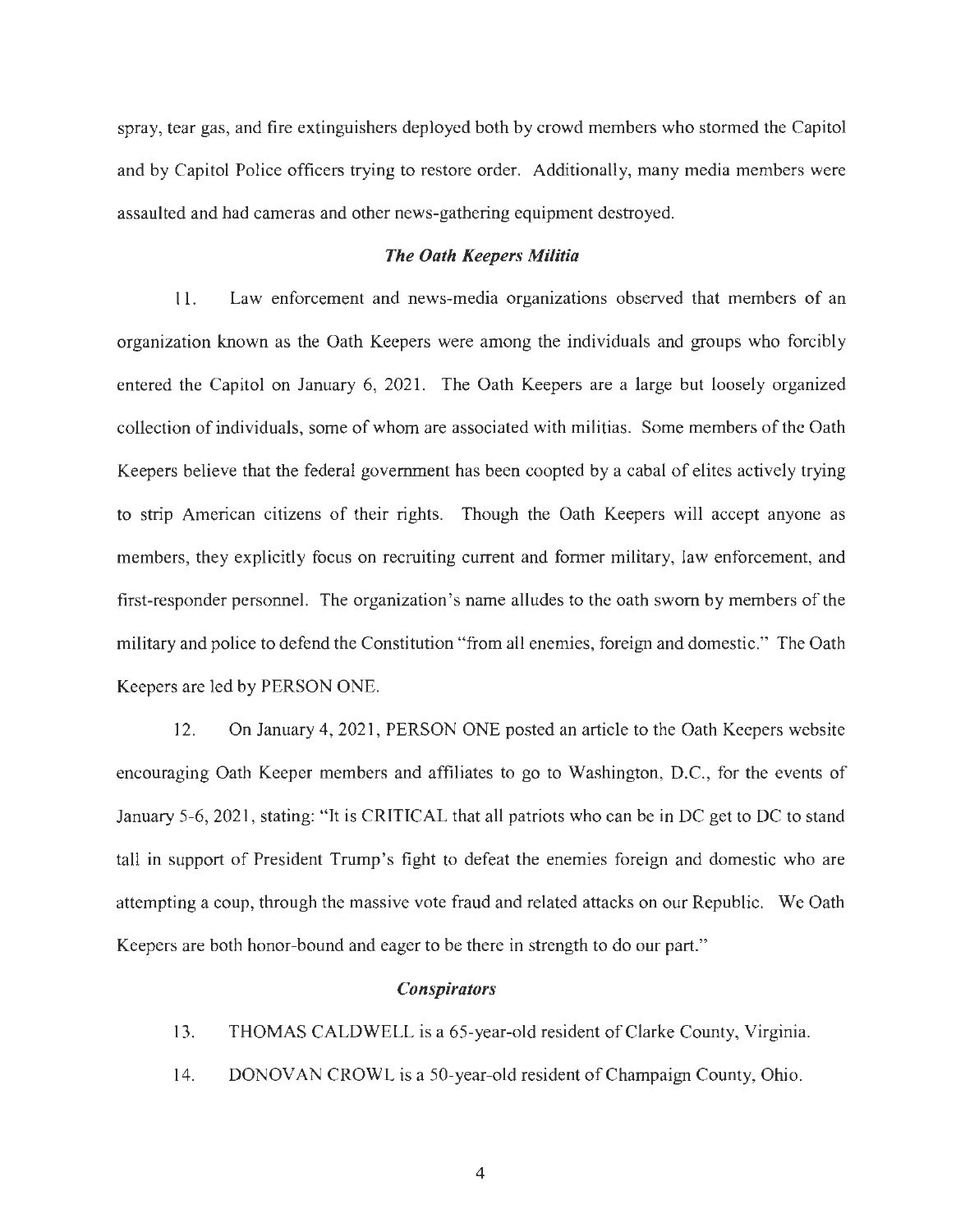15. JESSICA WATKINS is a 38-year-old resident of Champaign County, Ohio.

16. SANDRA PARKER is a 60-year-old resident of Warren County, Ohio, and the wife of BENNIE PARKER.

17. BENNIE PARKER is a 70-year-old resident of Warren County, Ohio, and the husband of SANDRA PARKER.

18. GRAYDON YOUNG is a 54-year-old resident of Englewood, Florida, and the brother of LAURA STEELE.

19. LAURA STEELE is a 52-year-old resident of Thomasville, North Carolina, and the sister of GRAYDON YOUNG.

20. KELLY MEGGS is a 52-year-old resident of Dunnellon, Florida, and the husband of CONNIE MEGGS.

21. CONNIE MEGGS is a 59-year-old resident of Dunnellon, Florida, and the wife of KELLY MEGGS.

22. As described more fully herein, CALDWELL, CROWL, WATKINS, SANDRA PARKER, BENNIE PARKER, YOUNG, STEELE, KELLY MEGGS, and CONNIE MEGGS, planned with each other, and with others known and unknown, to forcibly enter the Capitol on January 6, 2021, and to stop, delay, and hinder the Congressional proceeding occurring that day.

## **COUNT ONE (Conspiracy-18 U.S.C. § 371)**

23. The introductory allegations set forth in paragraphs **l** through 22 are re-alleged and incorporated by reference as though set forth herein.

#### **The Conspiracy**

24. From at least as early as November 3, 2020, through January 6, 2021, in the District of Columbia and elsewhere, the defendants,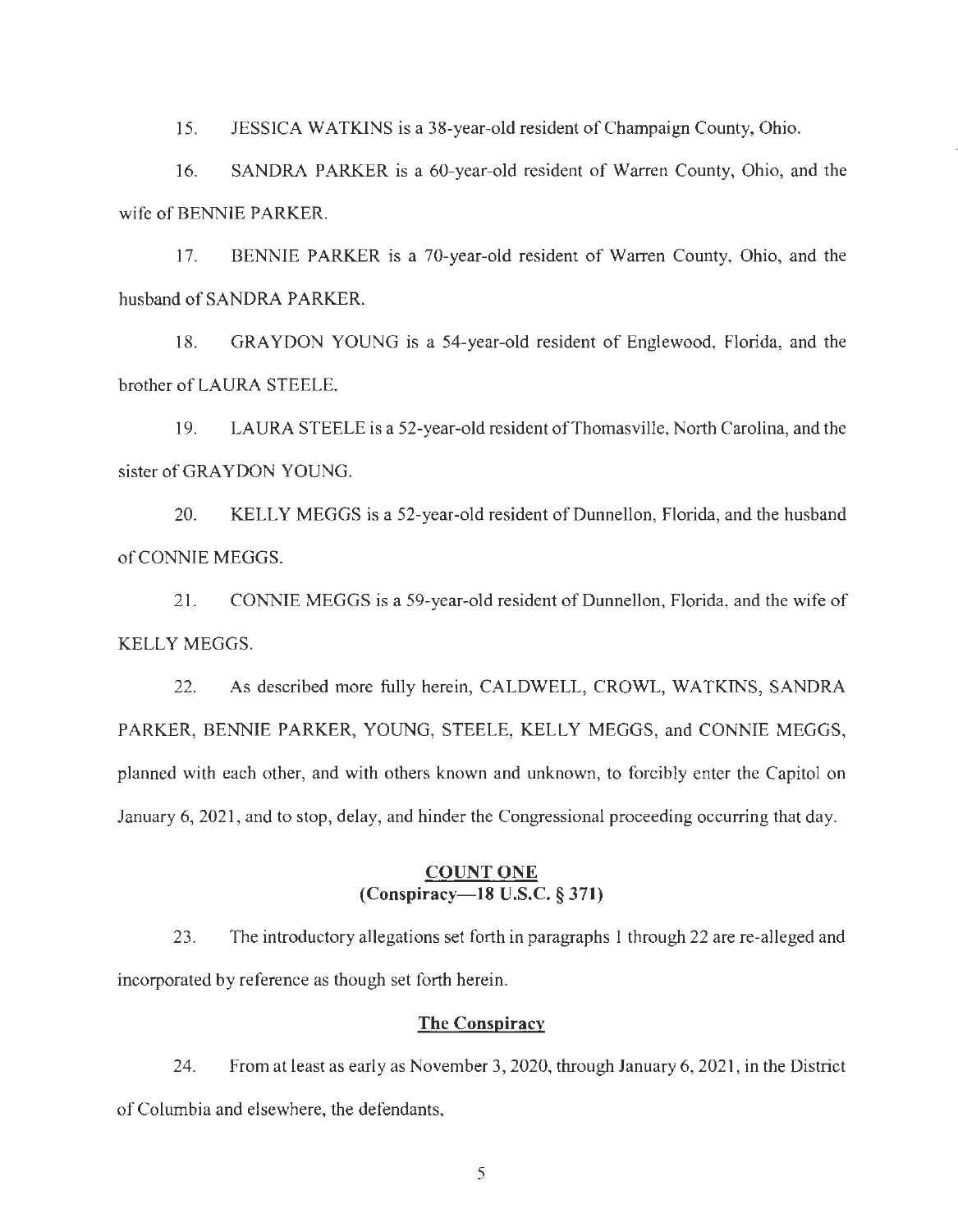

did knowingly combine, conspire, confederate, and agree with each other and others known and unknown, to commit an offense against the United States, namely, to corruptly obstruct, influence, and impede an official proceeding, that is, Congress's certification of the Electoral College vote, and to attempt to do so, in violation of Title 18, United States Code, Section  $1512(c)(2)$ .

#### **Purpose of the Conspiracy**

25. The purpose of the conspiracy was to stop, delay, and hinder Congress's certification of the Electoral College vote.

#### **Manner and Means**

26. CALDWELL, CROWL, WATKINS, SANDRA PARKER, BENNIE PARKER, YOUNG, STEELE, KELLY MEGGS, and CONNIE MEGGS, with others known and unknown, carried out the conspiracy through the following manner and means, among others, by:

- a. Agreeing to participate in and taking steps to plan an operation to interfere with the official Congressional proceeding to certify the vote ofthe Electoral College ofthe 2020 U.S. Presidential Election on January 6, 2021 (the "January 6 operation");
- b. Attending or scheduling trainings to teach and learn paramilitary combat tactics in advance of the January 6 operation;
- c. Using websites, social media, text messaging, and messaging applications to recruit other individuals to travel to Washington, D.C., to support the January 6 operation;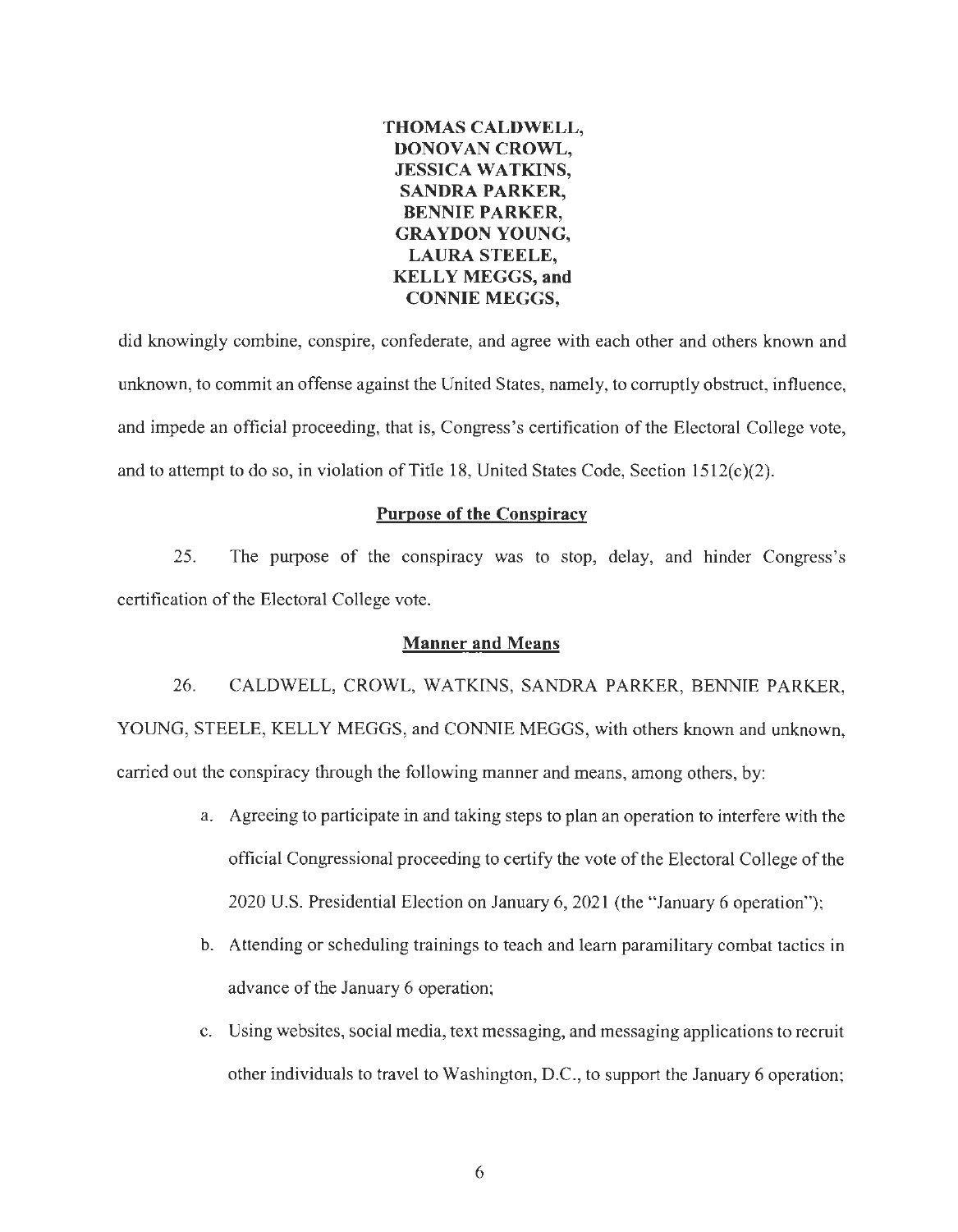- d. Coordinating in advance with others, including members ofthe Oath Keepers from other regions, and joining forces with these individuals and groups to further the January 6 operation;
- e. Traveling to Washington, D.C., for the January 6 operation;
- f. Bringing and contributing paramilitary gear and supplies—including camouflaged combat uniforms, tactical vests with plates, helmets, eye protection, and radio equipment- for the January 6 operation;
- g. Traveling into Washington, D.C., on January 6, 2021, while wearing clothes with the Oath Keepers insignia;
- h. Changing into paramilitary gear—including helmets—before participating in the January 6 operation;
- 1. Moving together in a military "stack" formation while utilizing hand signals to maintain communication and coordination while advancing toward the Capitol as part of the January 6 operation;
- J. Forcibly storming past exterior barricades, Capitol Police, and other law enforcement officers, and entering the Capitol complex in executing the January 6 operation; and
- k. Using a walkie-talkie-like application, and creating a channel on it named "Stop the Steal 16," to develop plans and later communicate during the January 6 operation.

#### **Overt Acts**

### *Planning for January 6, 2021*

27. On November 9, 2020, WATKINS, the self-described "C.O. [Commanding Officer] of the Ohio State Regular Militia," sent text messages to a number of individuals who had expressed interest in joining the Ohio State Regular Militia. In these messages, WATKINS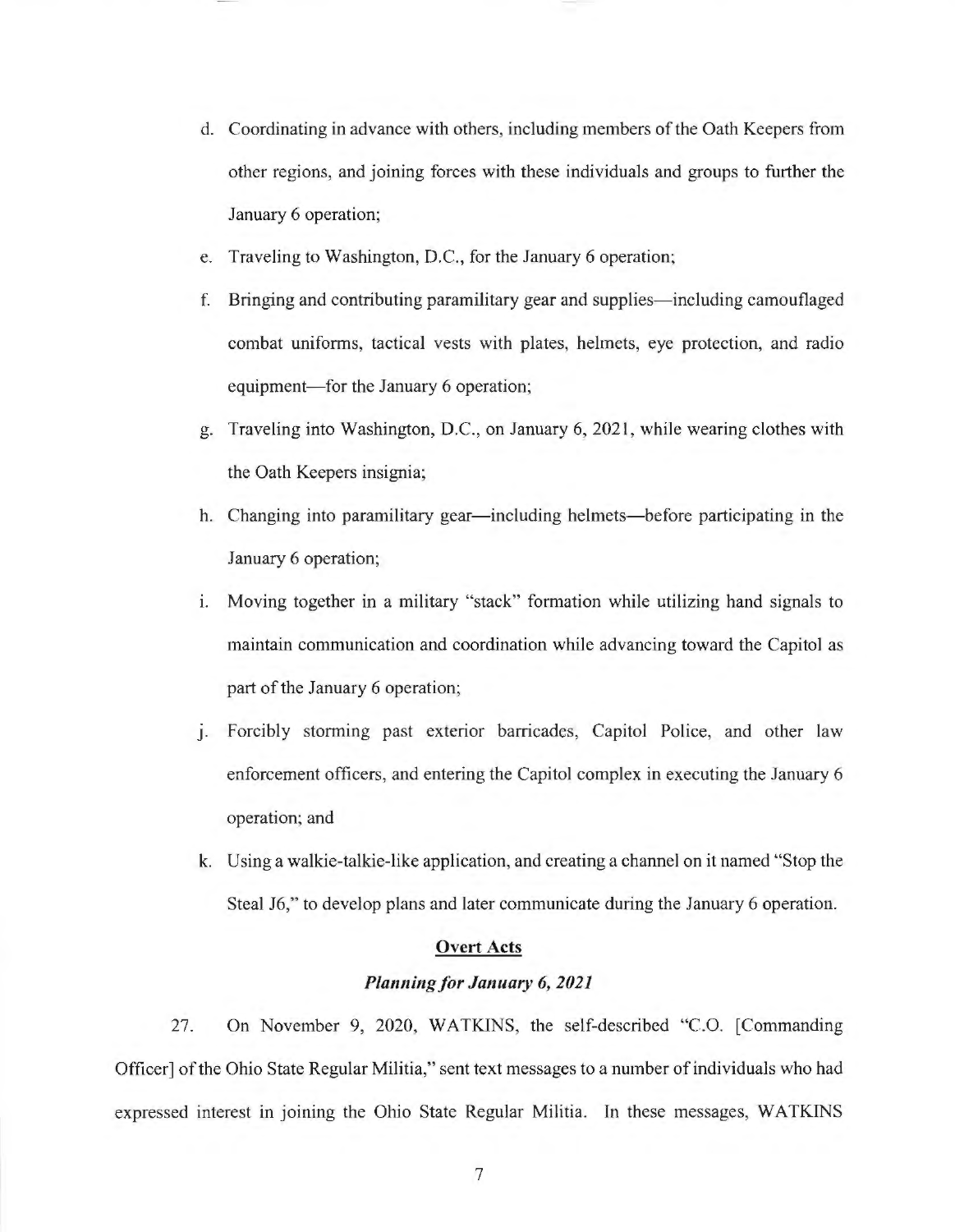mentioned, among other things, that the militia had a week-long "Basic Training class coming up in the beginning of January," and WATKINS told one recruit, "I need you fighting fit by innaugeration." WATKINS told another individual, "It's a military style basic, here in Ohio, with a Marine Drill Sergeant running it. An hour north of Columbus Ohio[.]"

28. On November 9, 2020, WATKINS asked a recruit if he could "download an App called Zello"<sup>1</sup> and stated, "We all use Zello though for operations."

29. On November 17, 2020, when a recruit asked WATKINS for her predictions for

2021, WATKINS replied, among other statements:

J can't predict. I don't underestimate the resolve ofthe Deep State. Biden may still yet be our President. If he is, our way oflife as we know it is over. Our Republic would be over. Then it is our duty as Americans to fight, kill and die for our rights.

and:

[I]fBiden get the steal, none of us have a chance in my mind. We already have our neck in the noose. They just haven't kicked the chair yet.

30. On November 23, 2020, CALDWELL sent a text message to WATKINS stating:

Hi, CAP! Wanted to tell you it was great to have you here in Virginia. Don't know what [PERSON ONE] is cooking up but I am hearing rumblings of another Maga March 12 December.<sup>2</sup> I don't know what will happen but like you I am very worried about the future of our country. Once lawyers get involved all of us normal people get screwed. I believe we will have to get violent to stop this, especially the antifa maggots who are sure to come out en masse even if we get the Prez for 4 more years. Stay sharp and we will meet again. You are my kinda person and we may have to fight next time. I have my own gear, I like to be ON TIME and go where the enemy is, especially after dark. Keep the faith! Spy.

<sup>&</sup>lt;sup>1</sup> Zello is an application that emulates push-to-talk walkie-talkies over cellular telephone networks. Zello can be used on electronic communication devices, like cellular telephones and two-way radios.

<sup>&</sup>lt;sup>2</sup> An event colloquially referred to as the "Million MAGA March" occurred in Washington, D.C., on November 14, 2020. A similar event occurred in Washington, D.C., on December 12, 2020.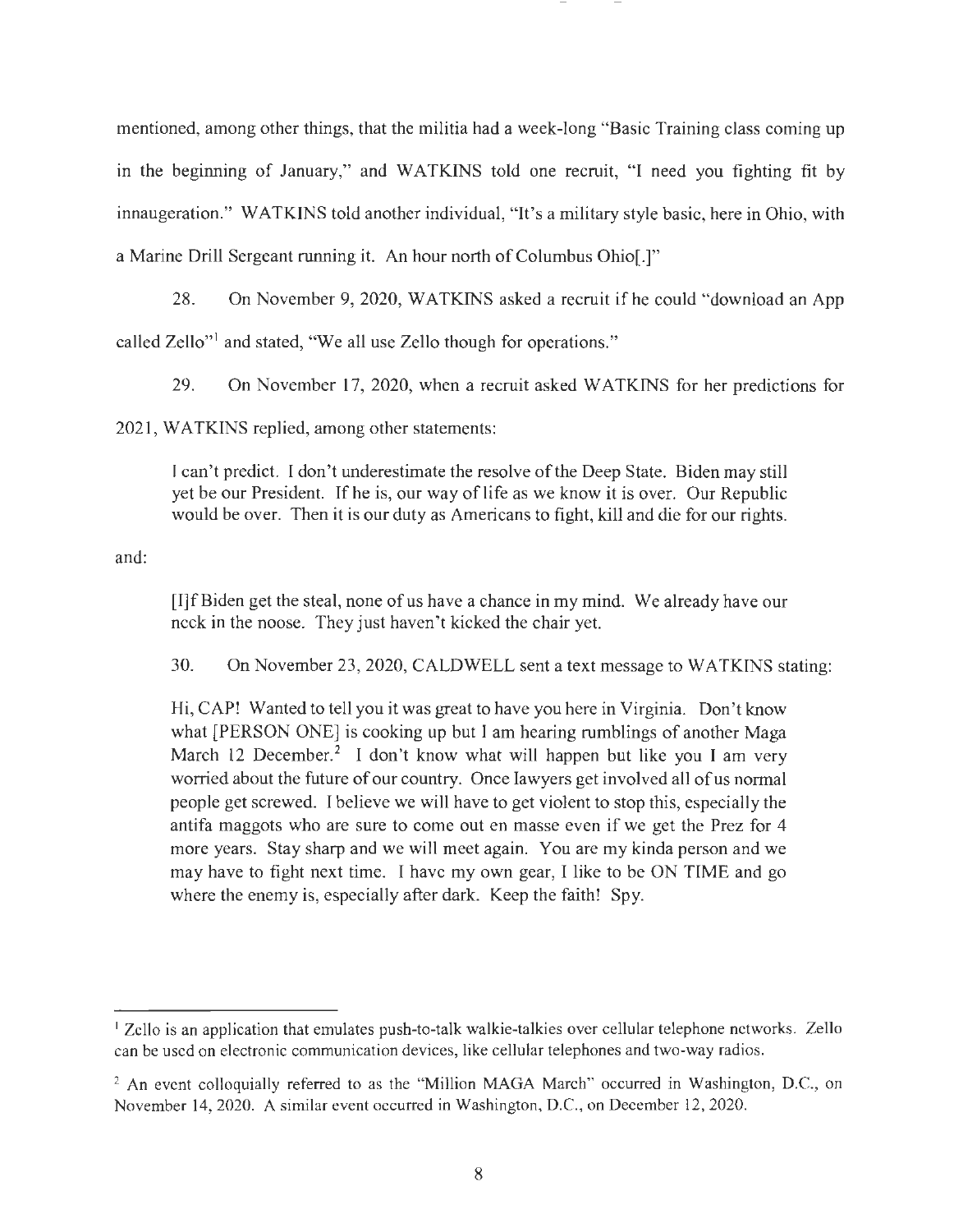31. On December 3, 2020, YOUNG emailed the Florida chapter of the Oath Keepers with a membership application and wrote, "looking to get involved in helping...."

32. On December 12-13, 2020, CROWL attended a training camp in North Carolina.

33. On December 19, 2020, YOUNG wrote to a Facebook group: "Please check out Oath Keepers as a means to get more involved. Recruiting is under way. DM me if you want more info."

34. On December 22, 2020, YOUNG made plans to fly from Florida to North Carolina on January 4, 2021 , with a return trip on January 8, 2021.

35. On December 22, 2020, KELLY MEGGS wrote a series of messages on Facebook to another individual that read in part:

> a. "Trump said It's gonna be wild!!!!!!! It's gonna be wild!!!!!!! He wants us to make it WILD that's what he's saying. He called us all to the Capitol and wants us to make it wild!!! Sir Yes Sir!!! Gentlemen we are heading to DC pack your shit!!"

b. "Nice, we will have at least  $50-100 \text{ OK}^3$  there."

36. On December 25, 2020, KELLY MEGGS wrote a message on Facebook that said in relevant part: "I was named State lead of Florida today."

37. On December 25, 2020, KELLY MEGGS wrote a message on Facebook that said in relevant part: "We are all staying in DC near the Capitol we are at the Hilton garden inn but I think it's full. De is no guns. So mace and gas masks, some batons. If you have armor that's good."

38. On December 26, 2020, YOUNG wrote an email to a Florida company that conducts training on firearms and combat. YOUNG wrote, in part, "I trained with you not long

<sup>&</sup>lt;sup>3</sup> Based on the investigation, OK appears to refer to "Oath Keepers."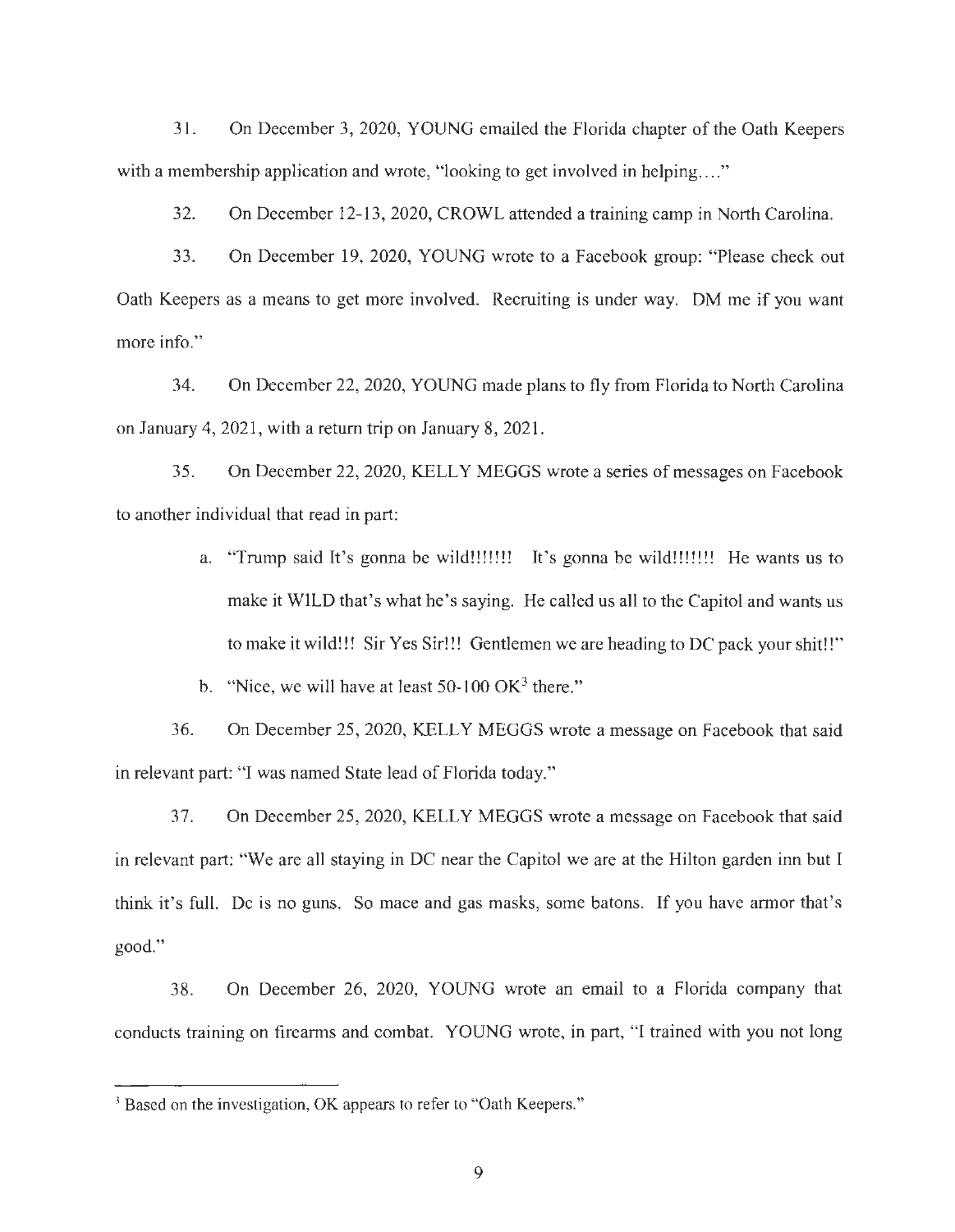ago. Since then I have joined Oath Keepers. I recommended your training to the team. To that effect, four of us would like to train with you, specifically in your  $UTM<sup>4</sup>$  rifle class."

39. On December 26 and 27, 2020, WATKINS and BENNIE PARKER exchanged text messages relating to preparations for the trip to Washington, D.C., on January 6, 2021. BENNIE PARKER also texted WATKINS, "I may have to see what it takes to join your militia, ours is about gone."

40. On December 29, 2020, WATKINS sent text messages to CROWL sharing her plans to go to Washington, D.C., for the events of January 6, 2021.

41. On December 29 and 30, 2020, WATKINS and BENNIE PARKER exchanged text messages in which they discussed Oath Keeper membership and meeting in advance to prepare for the trip to Washington, D.C., on January 6, 2021.

42. On December 30, 2020, CALDWELL wrote in a Facebook post: "THIS IS OUR CALL TO ACTION, FREINDS! SEE YOU ON THE 6TH IN WASHINGTON, D.C. ALONG WITH 2 MILLION OTHER LIKE-MINDED PATRIOTS."

43. On December 30, 2020, WATKINS and CALDWELL exchanged the following text messages:

- WATKINS: Looks like we are greenlight to come to DC on the 6th. The Rally Point still at your place?
- CALDWELL: Not that I am aware. Have been contacted by NO ONE. Typical [PERSON ONE]. Here's the rub: [PERSON TWO] and I will be in a hotel within striking distance of the city starting on the 4th so we won't even BE here. There will be some stuff going on during the 5th and we want to be a part of that whenever it shakes out. Also we want to be in D.C. very early on the 6th, hence closer/virtually no commute time.

<sup>4</sup> Based on the investigation, UTM appears to refer to "Ultimate Training Munitions."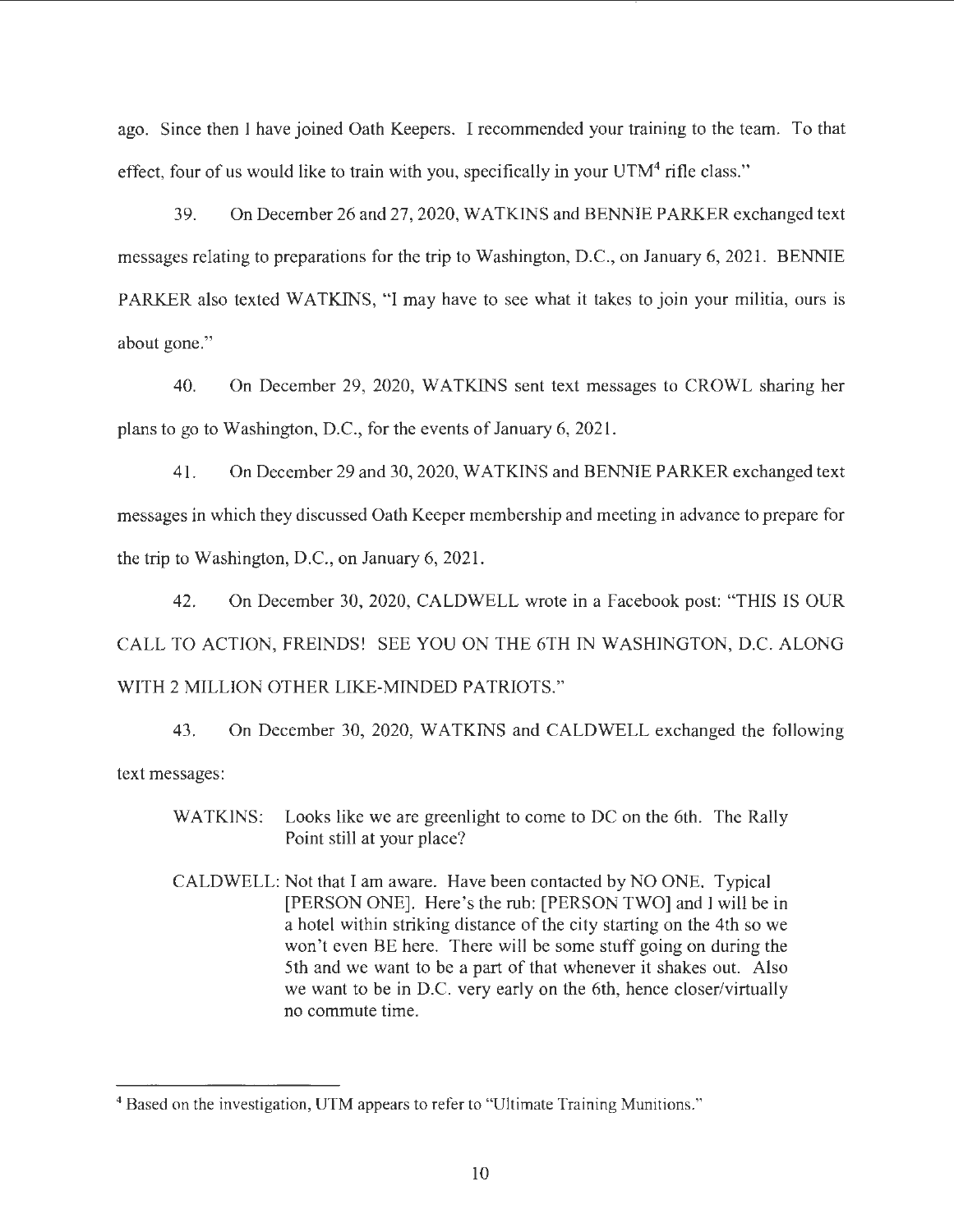WATKINS: We planned on arriving on the 5th. We want to be in DC by 9am on the 6th. I will reach out to [PERSON THREE], and see if NC boys are coming. If[PERSON ONE] isn't making plans, I'll take charge myself, and get the ball rolling. I think the Metro is smarter than convoy/parking issues. Do you want us to stage ourselves vehicles elsewhere, seeing how you're going to be gone? We can go to a KOA Campground or something...

CALDWELL (about two hours later):

Talked to [PERSON THREE]. At least one full bus 40+ people coming from N.C. Another group (unclear if Mississippi guys) also a bus. Busses have their own lane on the 14th street bridge so they will be able to get in and out. [PERSON THREE] is driving plus 1 and arriving nite before. As we speak he is trying to book a room at Comfort Inn Ballston/Arlington because of its close-in location and easy access to downtown because he feels 1) he's too broken down to be on the ground all day and 2) he is committed to being the quick reaction force anf bringing the tools if something goes to hell. That way the boys don't have to try to schlep weps on the bus. He'll bring them in his truck day before. Just got a text from him he WAS able to book a room in that hotel I recommended which is on Glebe Road in Arlington. However it goes it will be great to see you again! I sure hope your arm is getting better!

44. On December 31, 2020, CALDWELL replied to a Facebook comment, writing, "It

begins for real Jan 5 and 6 on Washington D.C. when we mobilize in the streets. Let them try to certify some crud on capitol hill with a million or more patriots in the streets. This kettle is set to boil..."

45. On December 31, 2020, when invited to a "leadership only" conference call on an encrypted messaging service called Signal for the "DC op," WATKJNS said she would try to make it if her work obligations permitted.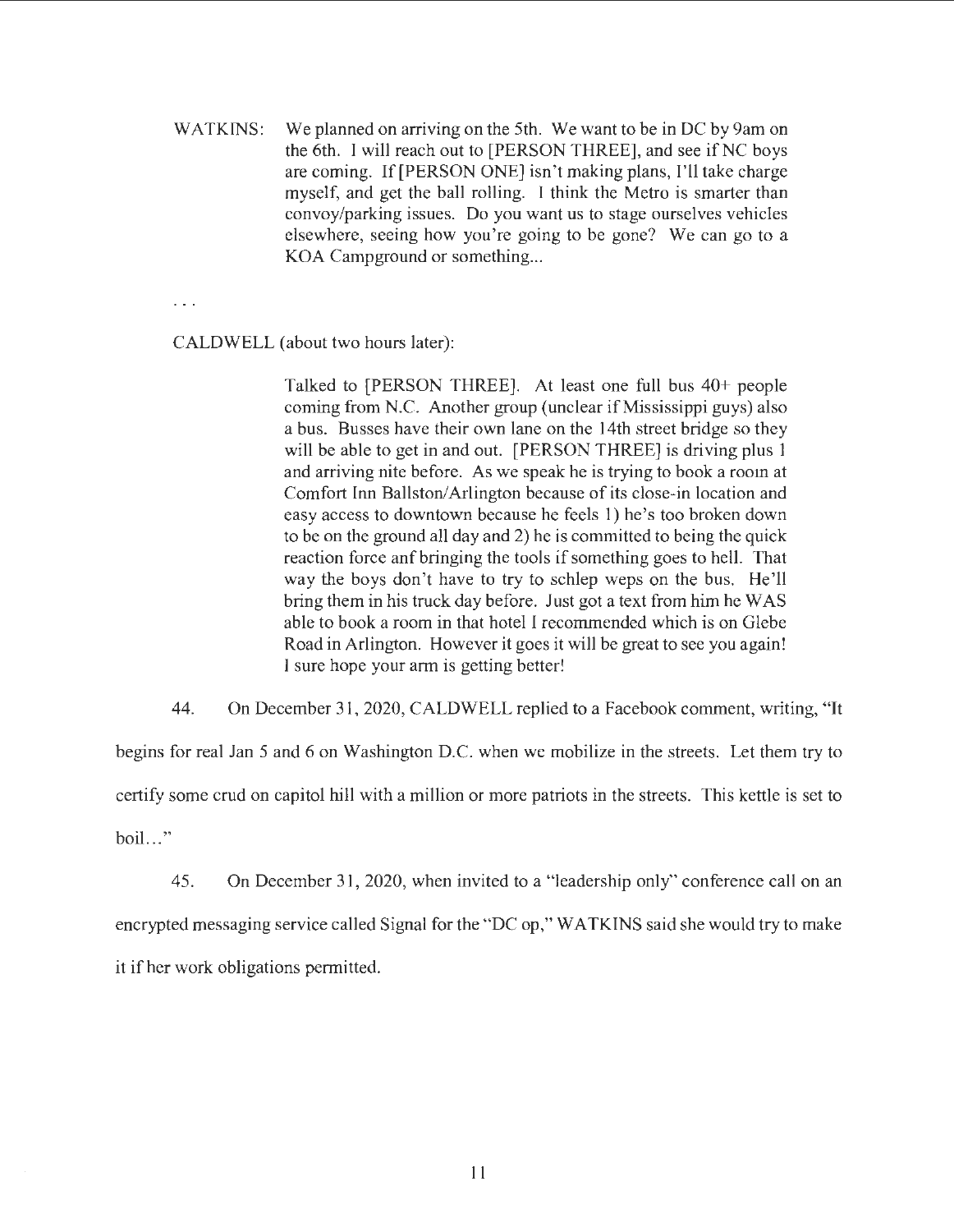46. On December 31, 2020, KELLY MEGGS wrote a series of messages to another person on Facebook that said, "You guys Gonna carry?" and "Ok we aren't either, we have a heavy  $QRF<sup>5</sup> 10$  Min out though."

47. On January 1, 2021, CALDWELL replied to a Facebook comment, writing, "I accept that assignment! I swore to support and defend the Constitution ofthe United States against all enemies foreign and domestic. I did the former, I have done the latter peacefully but they have morphed into pure evil even blatantly rigging an election and paying off the political caste. We must smite them now and drive them down."

48. On January l, 2021, CROWL sent CALDWELL a Facebook message stating, "Happy New year, to you Sir!! Guess I'll be seeing you soon. Will probably call you tomorrow... mainly because... I like to know wtf plan is. You are the man Commander."

49. On January 1, 2021, CALDWELL wrote to CROWL, "Check with Cap. I recommended the following hotel to her which STILL has rooms (unbelieveble)." CALDWELL then sent a link to the Comfort Inn Ballston, the same hotel that he recommended to others on January 1. CALDWELL continued, "[PERSON TWO] and I are setting up shop there. [PERSON THREE] has a room and is bringing someone. He will be the quick reaction force. Its going to be cold. We need a place to spend the night before minimum. [PERSON ONE] never contacted me so [PERSON TWO) and I are going our way. I will probably do pre-strike on the 5th though there are things going on that day. Maybe can do some night hunting. Oathkeeper friends from North Carolina are taking commercial buses up early in the morning on the 6th and back same night. [PERSON THREE] will have the goodies in case things go bad and we need to get heavy."

<sup>5</sup> Based on the investigation, QRF appears to refer to a "quick reaction force," as used in paragraph 43.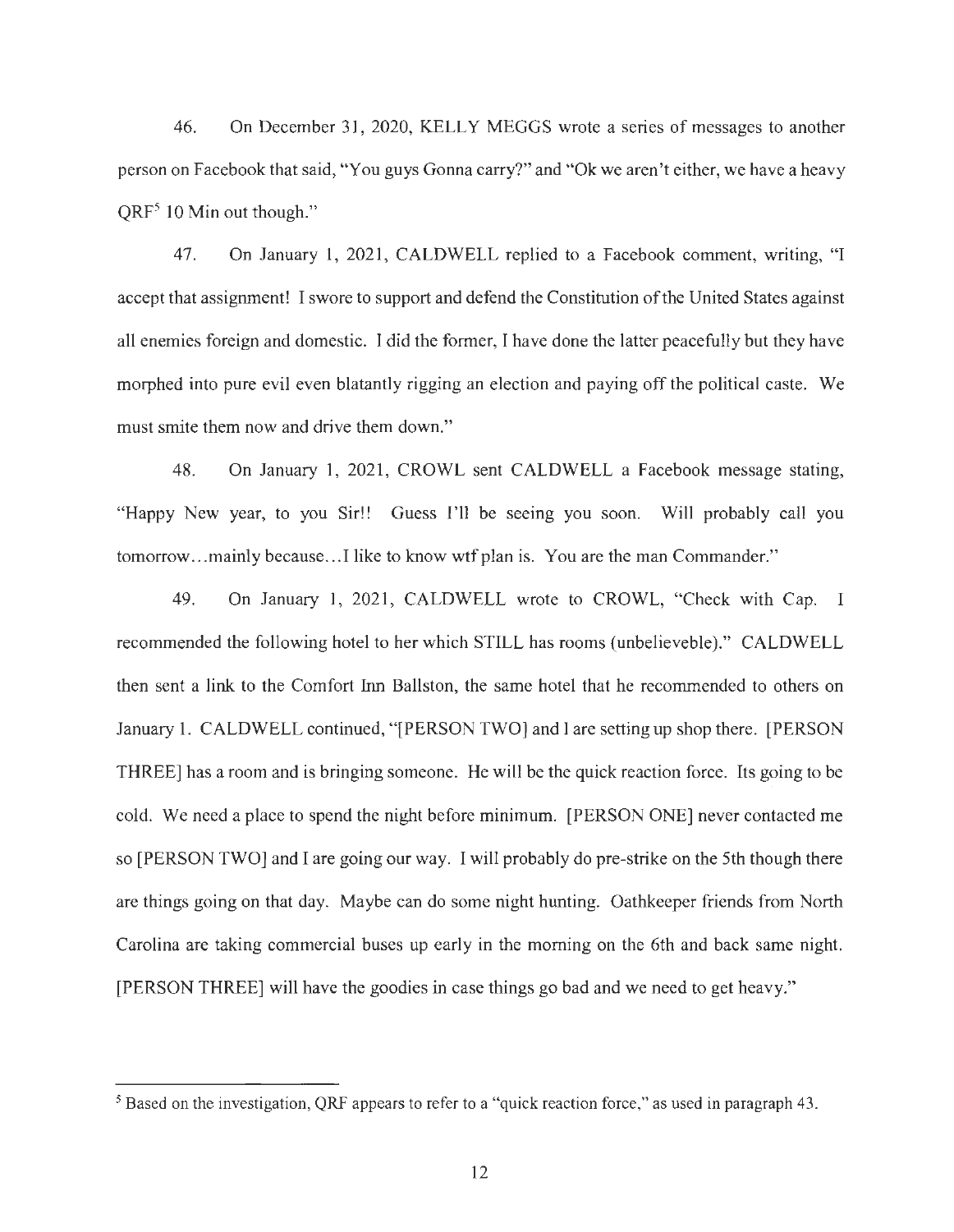50. On January 1, 2021, CROWL and WATKINS made plans to travel by car to Washington, D.C., to attend the events of January 5-6, 2021.

51. Beginning on January 1, and continuing into January 2, 2021 , CALDWELL and CROWL exchanged messages about the hotel where they planned to stay in Arlington, Virginia, and CALDWELL told CROWL: "This is a good location and would allow us to hunt at night if we wanted to. I don't know if [PERSON ONE] has even gotten out his call to arms but its a little friggin late. This is one we are doing on our own. We will link up with the north carolina crew."

52. On January 3, 2021, STEELE emailed the Florida chapter ofthe Oath Keepers with a membership application and wrote, "My brother, Graydon Young told me to submit my application this route to expedite the process." Later in the day, STEELE emailed KELLY MEGGS and wrote, "My brother, Graydon Young told me to send the application to you so I can be verified for the Events this coming Tuesday and Wednesday." The following day, STEELE sent an email to an Oath Keepers address, copying both YOUNG and KELLY MEGGS, attaching her Florida Oath Keepers membership application and vetting form, and writing, "I was just requested to send my documents to this email."

53. On January 3, 2021, WATKINS sent CROWL a Facebook message stating, "Running a bit behind. I'll txt when I'm back at the bar. Getting supplies for DC."

54. On January 3, 2021, WATKINS and BENNIE PARKER discussed the uniforms, gear, and weapons they would wear and bring on January 6, 202 1:

| WATKINS to BENNIE PARKER:        | We are not bringing firearms. QRF |
|----------------------------------|-----------------------------------|
|                                  | will be our Law Enforcement       |
|                                  | members of Oathkeepers.           |
| <b>BENNIE PARKER to WATKINS:</b> | Good to know.                     |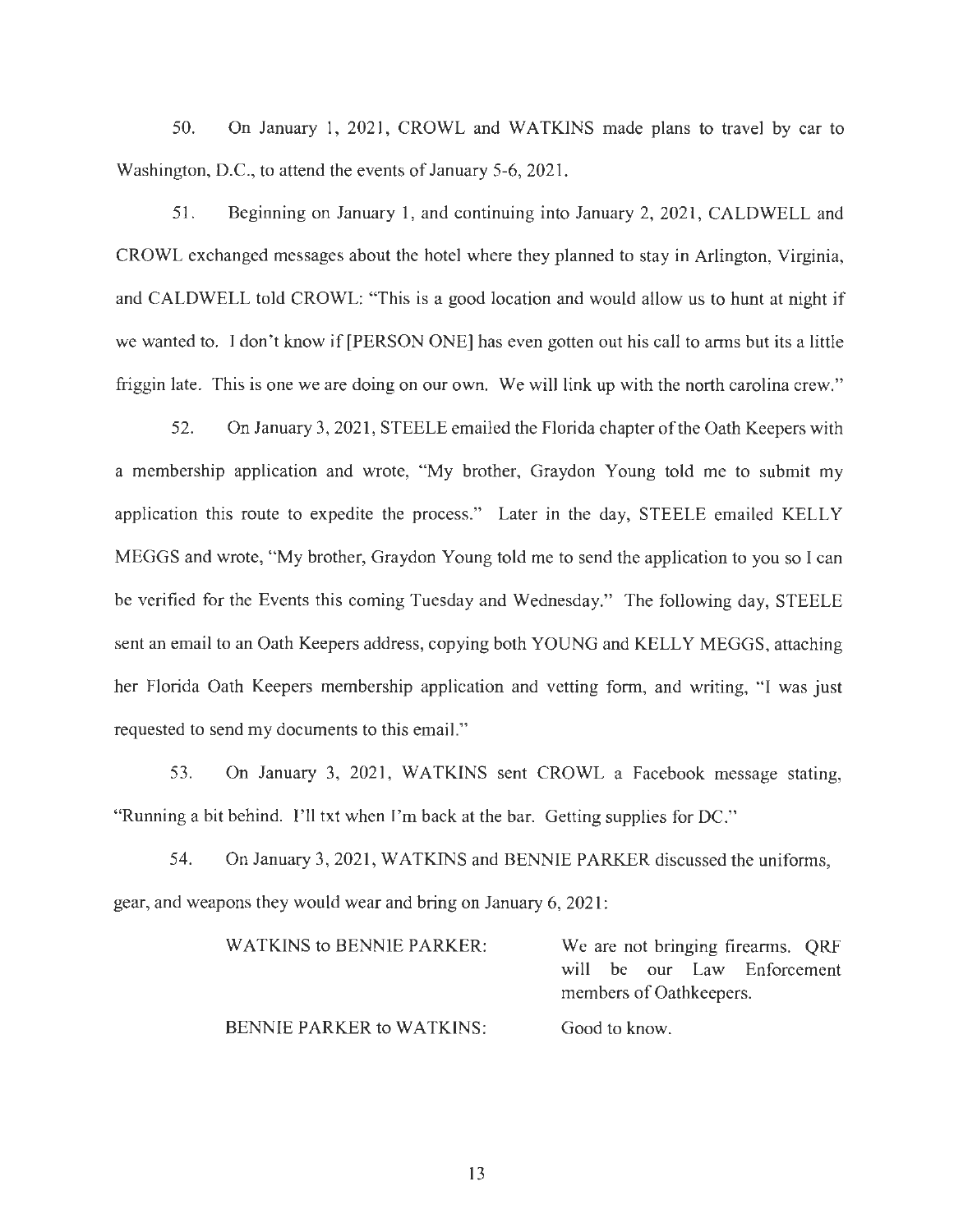| <b>WATKINS to BENNIE PARKER:</b> | Pack Khaki/Tan pants. Weapons are<br>ok now as well. Sorry for the<br>confusion. We are packing the car<br>and heading your way shortly |
|----------------------------------|-----------------------------------------------------------------------------------------------------------------------------------------|
| <b>BENNIE PARKER to WATKINS:</b> | We don't have any khakis We have<br>jeans and our b d u's <sup>6</sup> So I can bring<br>my gun?                                        |

55. On January 4, 2021, YOUNG took a flight from Tampa, Florida, to Greensboro, North Carolina.

56. On January 4, 2021, CROWL, WATKINS, SANDRA PARKER, and BENNIE PARKER departed Ohio together and traveled to the Washington, D.C. metropolitan area.

57. On January 5, 2021, YOUNG and STEELE departed North Carolina with others known and unknown and traveled to the Washington, D.C., metropolitan area.

58. CALDWELL paid for a room for two people at the Comfort Inn Ballston from January 5-7, 2021.

59. WATKINS paid for a room for two people at the Comfort Inn Ballston—the hotel recommended by CALDWELL—from January 5-7, 2021, and reserved under the name "Jessica" Wagkins."

60. SANDRA PARK.ER paid for a room for two people at the Comfort Inn Ballston from January 5-7, 2021.

61. KELLY MEGGS paid for two rooms, each for two people, at the Comfort Inn Ballston from January 5-6, 2021. The rooms were reserved under the name of PERSON THREE.

62. KELLY MEGGS also booked two rooms at the Hilton Garden Inn in Washington, D.C., from January 5-7, 2021. KELLY MEGGS paid for one of the rooms.

<sup>&</sup>lt;sup>6</sup> Based on the investigation, "B.D.U." appears to be a military reference to the Battle Dress Uniform, which is a camouflaged combat uniform.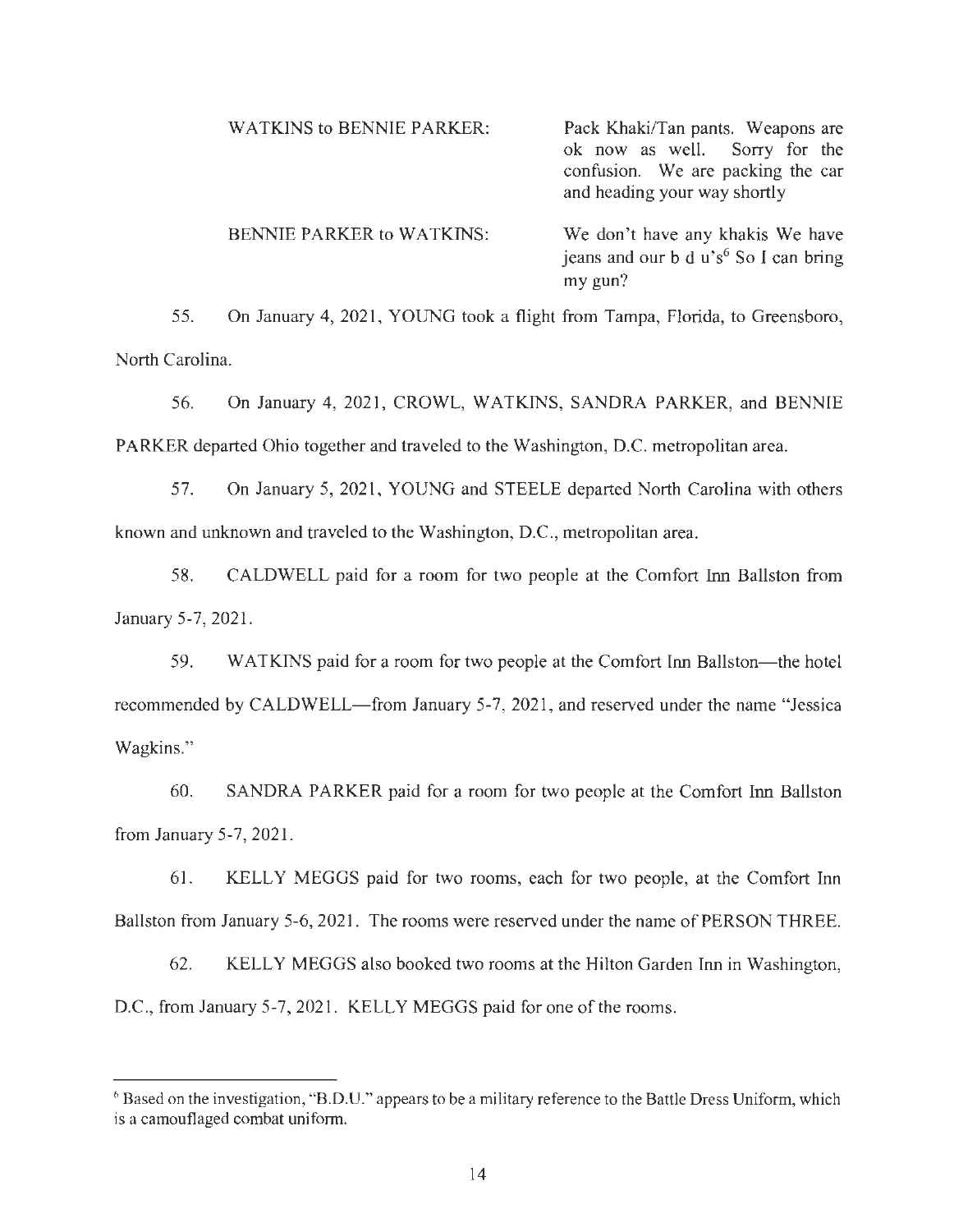63. YOUNG paid for a room for two people at the Holiday fnn in Springfield, Virginia, from January 5-6, 2021.

#### *Coordination and Participation in the January 6 Operation*

64. On the morning of January 6, 2021, YOUNG and STEELE traveled together from Springfield, Virginia, to Washington, D.C.

65. On the morning of January 6, 2021, CROWL, WATKINS, CALDWELL, SANDRA PARKER, and BENNIE PARKER, traveled from Arlington, Virginia, to Washington, D.C.

66. On January 6, 2021, CROWL, WATKINS, SANDRA PARKER, BENNIE PARKER, YOUNG, STEELE, KELLLY MEGGS, and CONNIE MEGGS prepared themselves for battle before heading to the Capitol by equipping themselves with communication devices and donning reinforced vests, helmets, and goggles.

67. On January 6, 2021 , at approximately 2:06 p.m., CALDWELL sent WATKINS a text message stating: "Where are you? Pence has punked out. We are screwed. Teargassing peaceful protesters at capital steps. Getting rowdy here... I am here at the dry fountain to the left of the Capitol[.]"

68. At the Capitol, CROWL, WATKINS, SANDRA PARKER, YOUNG, STEELE, KELLY MEGGS, and CONNIE MEGGS joined together with others known and unknown to form a stack of individuals wearing Oath Keepers clothing, patches, insignia, and battle gear. Together, the stack maneuvered in an organized and practiced fashion up the steps on the east side of the Capitol—each individual keeping at least one hand on the shoulder of the other in front of them.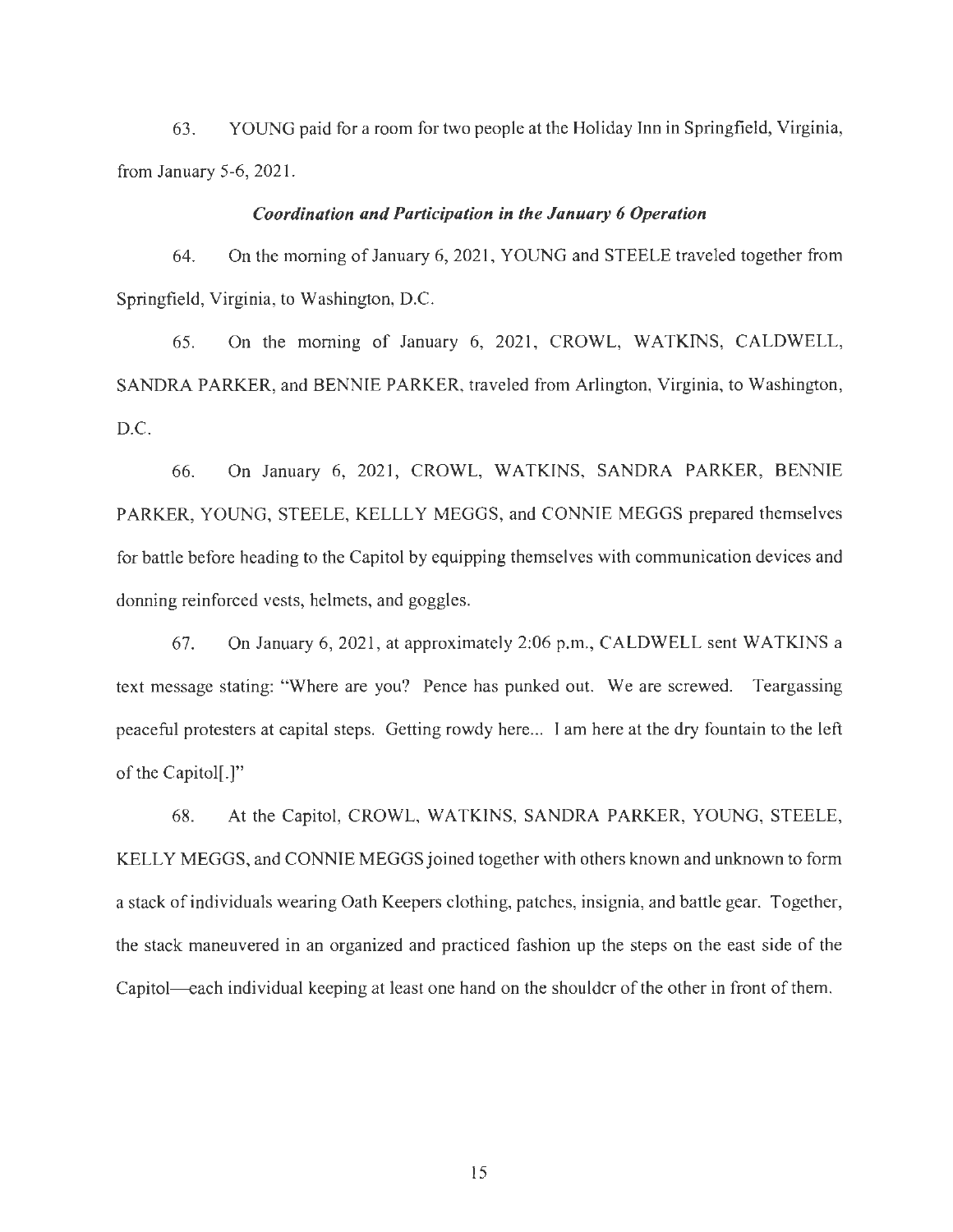69. At approximately 2:40 p.m., CROWL, WATKINS, SANDRA PARKER, YOUNG, STEELE, KELLY MEGGS, CONNIE MEGGS, and the others in their group forcibly entered the Capitol building.

70. As they entered the Capitol, CROWL, WATKINS, SANDRA PARKER, YOUNG, STEELE, KELLY MEGGS, CONNIE MEGGS, and the others in their group joined the larger crowd in pushing past at least one law enforcement officer who appeared to be trying to stop the crowd from breaching the Capitol building.

71. The Capitol building doors through which CROWL, WATKINS, SANDRA PARKER, YOUNG, STEELE, KELLY MEGGS, CONNIE MEGGS, and the others in their group breached suffered significant damage.

72. After they penetrated the Capitol building, CROWL, WATKINS, SANDRA PARKER, YOUNG, STEELE, KELLY MEGGS, CONNIE MEGGS, and the others in their group then collectively moved into an area inside the building known as the Capitol Rotunda.

73. As they navigated through the Capitol building, CROWL, WATKINS, SANDRA PARKER, YOUNG, STEELE, KELLY MEGGS, CONNIE MEGGS, and the others in their group continued to communicate with one another by keeping their hands on each other's backs.

74. While at the Capitol building on January 6, 2021, WATKINS and others known and unknown communicated and coordinated their actions on Zello, using a Zello channel named "Stop the Steal 16." WATKINS participated in the following exchanges, among others:

> a. WATKINS stated, "We have a good group. We have about 30-40 of us. We are sticking together and sticking to the plan." An individual responded, "We'll see you soon, Jess. Airborne."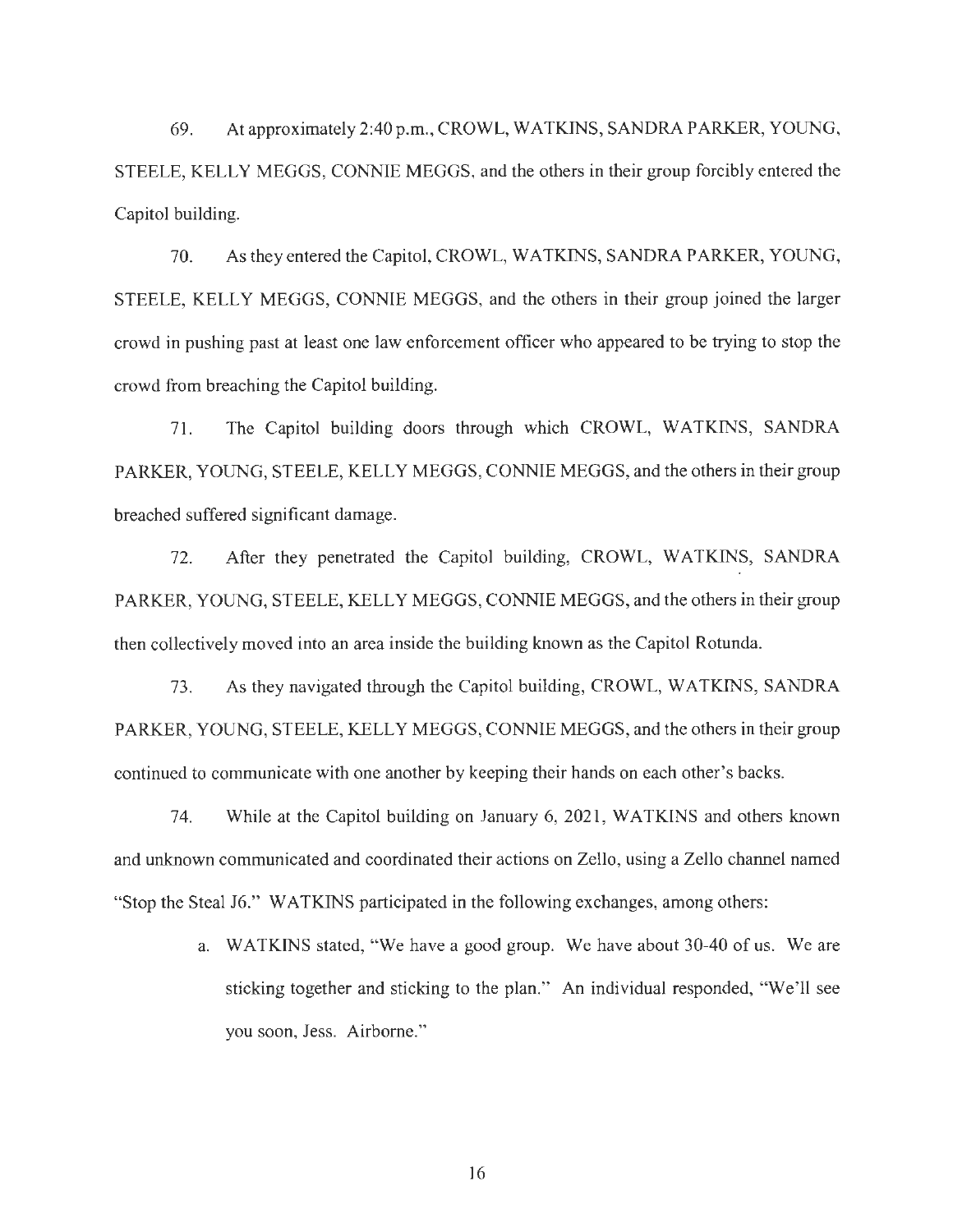b. An individual directed, "You are executing citizen's arrest. Arrest this assembly, we have probable cause for acts of treason, election fraud." WATKINS responded, "We are in the mezzanine. We are in the main dome right now. We are rocking it. They are throwing grenades, they are fricking shooting people with paint balls. But we are in here." An individual responded to WATKINS, telling her to be safe, and stated, "Get it, Jess. Do your fucking thing. This is what we fucking [unintelligible] up for. Everything we fucking trained for."

75. Meanwhile, CALDWELL, who was positioned on the west side of the Capitol, joined with PERSON TWO and others known and unknown in storming past barricades and climbing stairs up to a balcony on the west side of the Capitol building.

76. At 2:48 p.m., CALDWELL sent a message on Facebook, writing, "We are surging forward. Doors breached[.]"

77. At 3:05 p.m., CALDWELL wrote in a Facebook message, "Inside."

(In violation of Title 18, United States Code, Section 371)

## **COUNT TWO (18 U.S.C. §§ 1512(c)(2), 2- 0bstruction of an Official Proceeding and Aiding and Abetting)**

78. Paragraphs I through 22 and paragraphs 27 through 77 of this Indictment are realleged and incorporated as though set forth herein.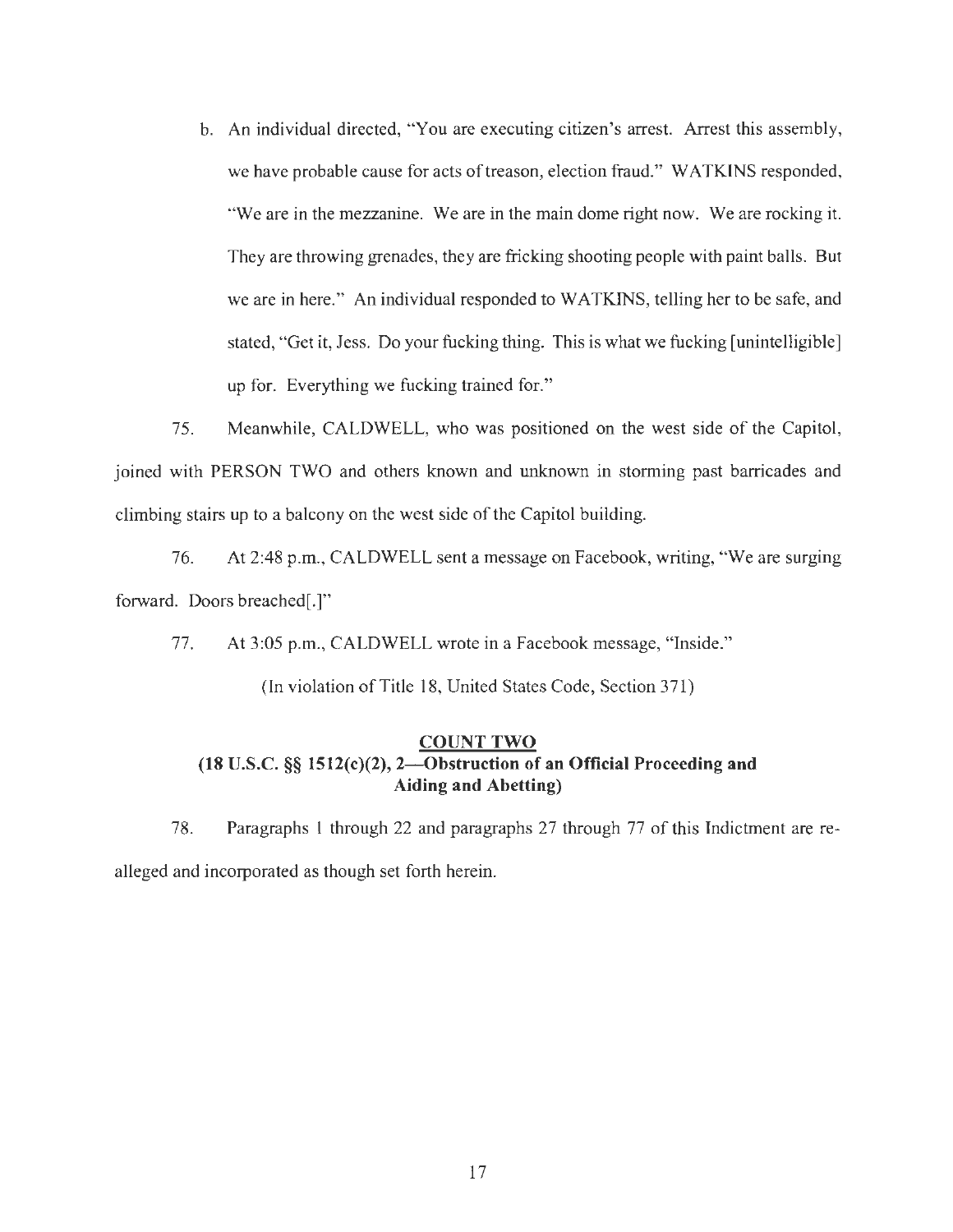79. On or about January 6, 2021 , in the District of Columbia and elsewhere, the defendants,

# **THOMAS CALDWELL, DONOVAN CROWL, JESSICA WATKINS, SANDRA PARKER, BENNIE PARKER, GRAYDON YOUNG, LAURA STEELE, KELLY MEGGS, and CONNIE MEGGS**

attempted to, and did, corruptly obstruct, influence, and impede an official proceeding, and did aid and abet others known and unknown to do the same; that is, CALDWELL, CROWL, WATKINS, SANDRA PARKER, BENNIE PARKER, YOUNG, STEELE, KELLY MEGGS, and CONNIE MEGGS, forcibly entered the Capitol to, and did, stop, delay, and hinder Congress's certification of the Electoral College vote.

(In violation of Title 18, United States Code, Sections  $1512(c)(2)$ , 2)

# **COUNT THREE**

# **(18 U.S.C.** §§ **1361, 2- Destruction of Government Property and Aiding and Abetting)**

80. Paragraphs I through 22 and paragraphs 27 through 77 of this Indictment are re-

alleged and incorporated as though set forth herein.

81. On January 6, 2021, in the District of Columbia and elsewhere, the defendants,

**THOMAS CALDWELL, DO NOV AN CROWL, JESSICA WATKINS, SANDRA PARKER, BENNIE PARKER, GRAYDON YOUNG, LAURA STEELE, KELLY MEGGS, and CONNIE MEGGS**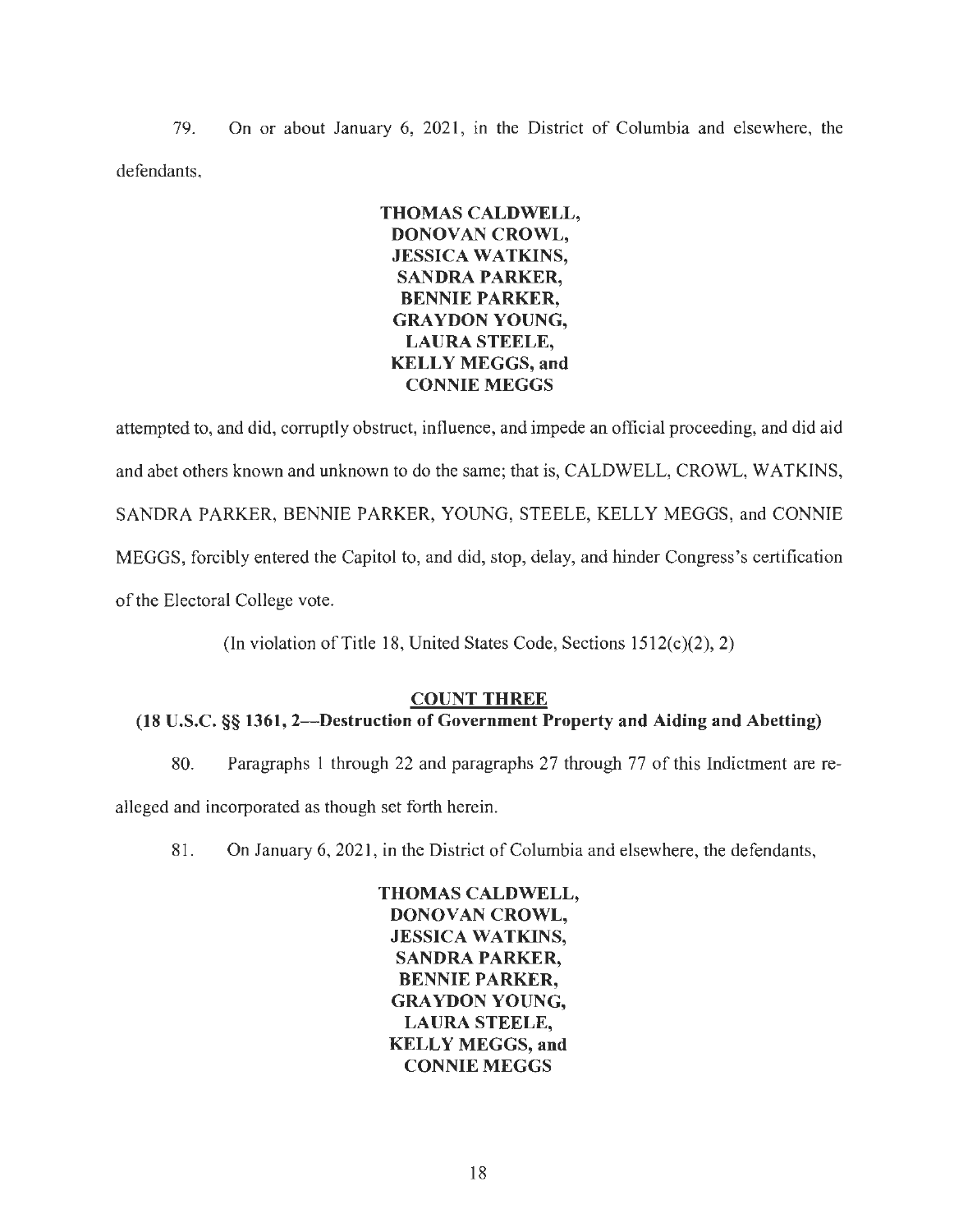attempted to, and did, willfully injure and commit depredation against property of the United States, and did aid and abet others known and unknown to do so; that is, CALDWELL, CROWL, WATKINS, SANDRA PARKER, BENNIE PARKER, YOUNG, STEELE, KELLY MEGGS, and CONNIE MEGGS, together and with others known and unknown, forcibly entered the Capitol and thereby caused damage to the building in an amount more than \$1,000.

(In violation of Title 18, United States Code, Sections 1361, 2)

## **COUNT FOUR (18 U.S.C. § 1752(a)(l )-Restricted Building or Grounds)**

82. Paragraphs 1 through 22 and paragraphs 27 through 77 of this Indictment are realleged and incorporated as though set forth herein.

83. On or about January 6, 2021 , in the District of Columbia and elsewhere, the defendants,

> **THOMAS CALDWELL, DONOVAN CROWL, JESSICA WATKINS, SANDRA PARKER, BENNIE PARKER, GRAYOON YOUNG, LAURA STEELE, KELLY MEGGS, and CONNIE MEGGS**

did unlawfully and knowingly enter and remain in a restricted building and grounds, and did knowingly, and with intent to impede and disrupt the orderly conduct of Government business and official functions, engage in disorderly and disruptive conduct in and within such proximity to, a restricted building and grounds; that is, CALDWELL, CROWL, WATKINS, SANDRA PARKER, BENNIE PARKER, YOUNG, STEELE, KELLY MEGGS, and CONNIE MEGGS entered and remained in the Capitol complex where the Vice President was temporarily visiting and where a special event of national significance was in progress.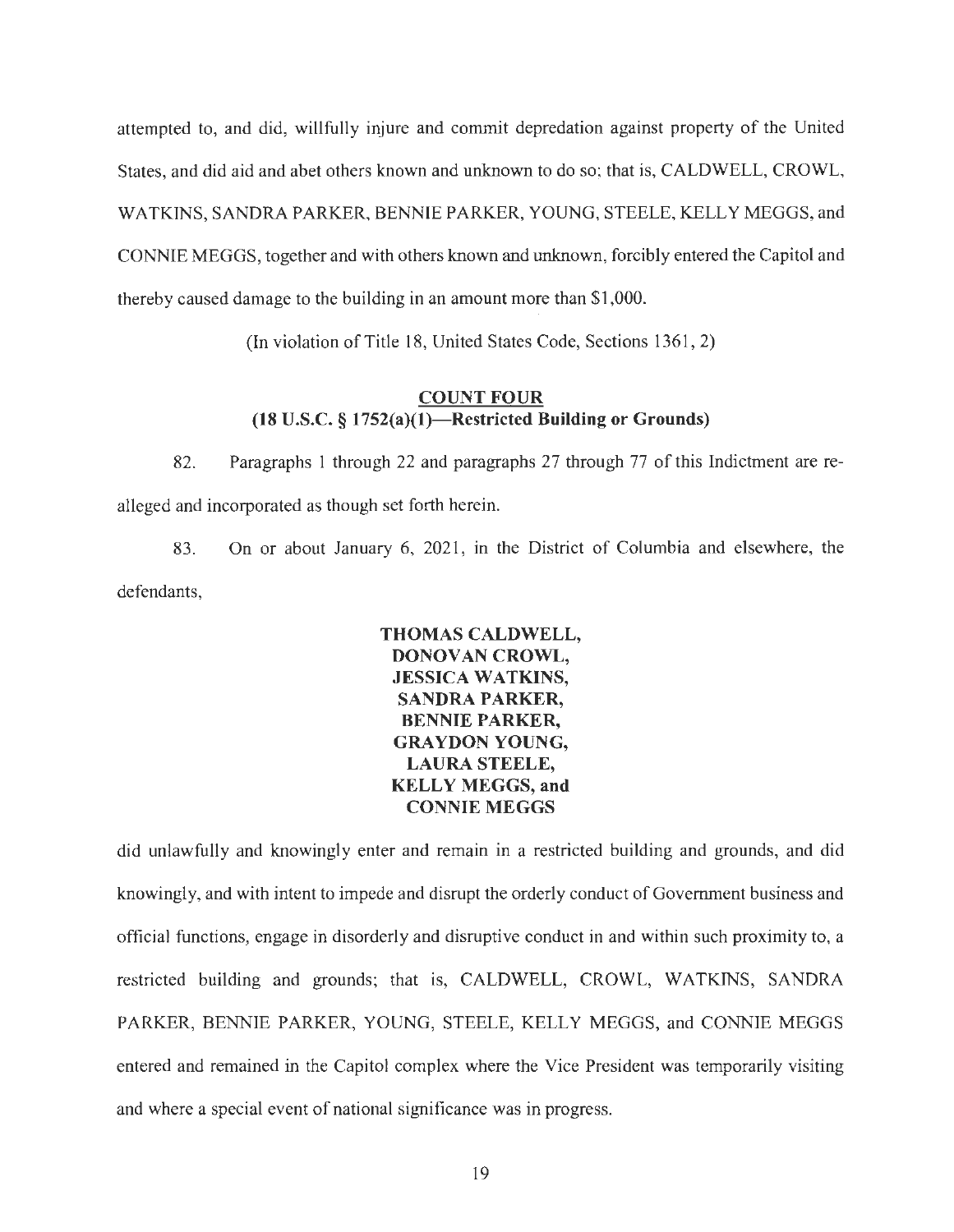(In violation of Title 18, United States Code, Section  $1752(a)(1)$ )

## **COUNT FIVE (18 U.S.C. § 1512(c)(l)- Tampering with Documents or Proceedings)**

84. Paragraphs **1** through 22 and paragraphs 27 through 77 of this Indictment are realleged and incorporated as though set forth herein.

85. On January 6, 2021, the Federal Bureau of Investigation ("FBI") opened an investigation into the attack on the Capitol, and a grand jury of the United States District Court for the District of Columbia subsequently opened an investigation.

86. On January 8, 2021, in response to a request from CROWL for a video, CALDWELL sent the video, and subsequently unsent the message containing the video.

87. Between January 6, 2021, and January 19, 2021, CALDWELL deleted photographs from his Facebook account that documented his participation in the attack on the Capitol on January 6, 2021.

88. Between January 6, 2021, and January 19, 2021, in the District of Columbia and elsewhere, the defendant, **THOMAS CALDWELL,** did corruptly alter, destroy, mutilate, and conceal a record, document, and other object, and attempted to do so, with the intent to impair its integrity and availability for use in an official proceeding, that is, the FBI investigation and the grand jury investigation into the attack on the Capitol on January 6, 202 1.

(In violation of Title 18, United States Code, Section  $1512(c)(1)$ )

## **COUNT SIX (18 U.S.C. § 1512(c)(l)-Tampering with Documents or Proceedings)**

89. Paragraphs **1** through 22, paragraphs 27 through 77, and paragraph 85 of this Indictment are re-alleged and incorporated as though set forth herein.

90. On January 8, 2021, YOUNG deleted YOUNG's Facebook account.